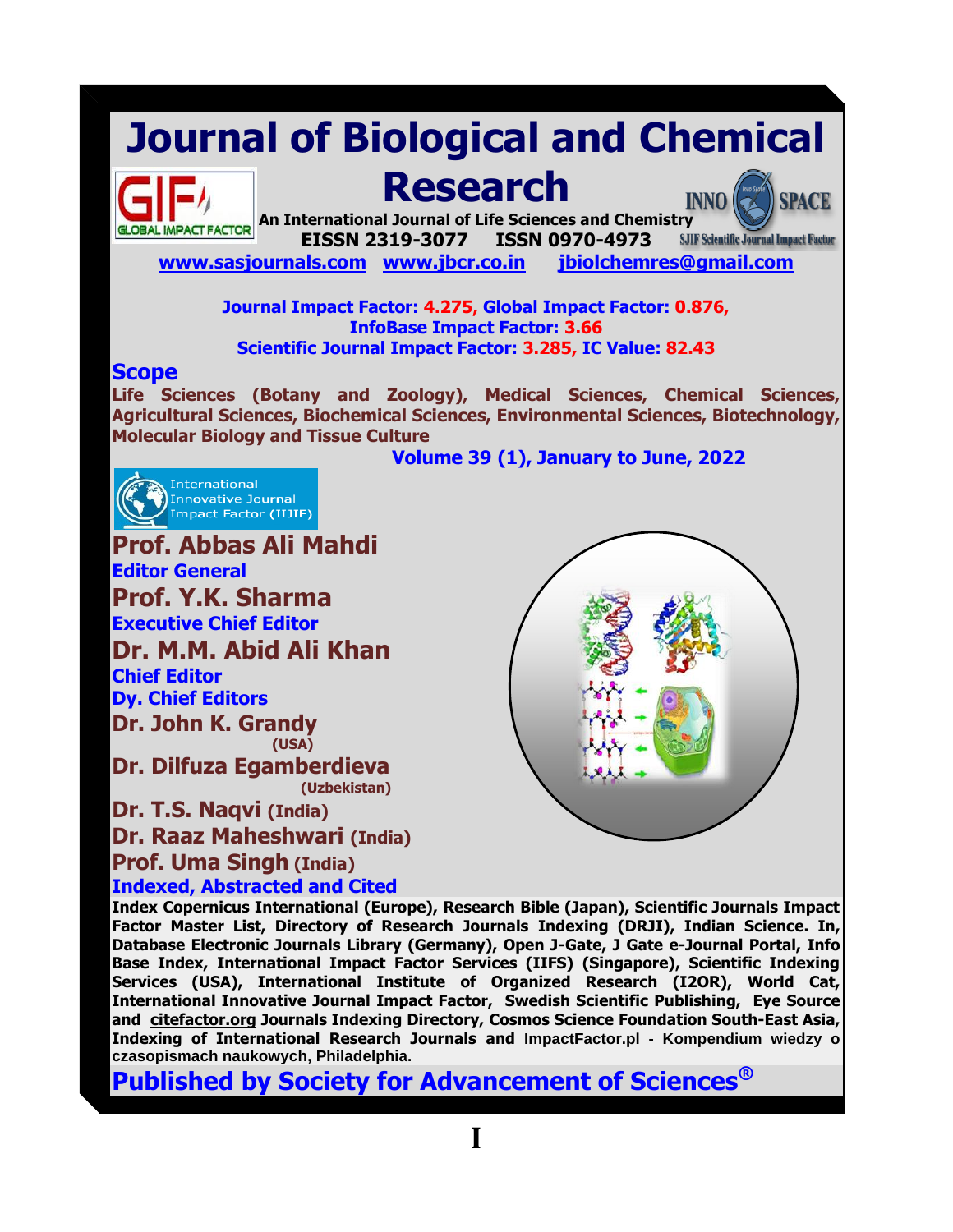### *Journal of Biological and Chemical Research*

**Published by Society for Advancement of Sciences® ISSN 2319-3077 (Online/Electronic) ISSN 0970-4973 (Print) Journal Impact Factor: 4.275 Global Impact Factor: 0.876 Scientific Journal Impact Factor: 3.285 InfoBase Impact Factor: 3.66 Index Copernicus Value: 82.43 Volume 39 (1), January to June, 2022**

#### **List of Contents**

| S. No. 1- | Study the Effect of Chlorinated Pesticides on Cumin Cultivation from<br>Different Villages of Nagaur District (Rajasthan) India                                                                                                                                      |           |
|-----------|----------------------------------------------------------------------------------------------------------------------------------------------------------------------------------------------------------------------------------------------------------------------|-----------|
| <b>By</b> | Monika Rathore, Deepak Vyas, Tulika Chakrabarti, Archana Gajbhiye,                                                                                                                                                                                                   |           |
|           | <b>Mahendra Singh Rathore, Manisha Choudhary and</b>                                                                                                                                                                                                                 |           |
|           | <b>Monika Chamoli</b>                                                                                                                                                                                                                                                | $1 - 19$  |
| S. No. 2- | Evaluation of Introduced and Land-race Banana Varieties for Yield and<br><b>Yield Component under Jimma Condition South-West Ethiopia</b>                                                                                                                            |           |
| <b>By</b> | <b>Getachew Etana Gemechu, Tewodros Mulualem and Neim Seman</b>                                                                                                                                                                                                      | $20 - 31$ |
| S. No. 3- | Microplastic (MP) - An emerging global threat to food and water security:<br>MP contamination of seafood, other foods (rice, vegetable, salt, sugar,<br>honey), drinks (drinking water, tea, milk, soft drink) and environmental<br>waters (surface water, sediment) |           |
| <b>By</b> | Golam Kibria, Dayanthi Nugegoda and A. K. Yousuf Haroon                                                                                                                                                                                                              | $32 - 48$ |
| S. No. 4- | Assessment of Genotype X Environment Interactions for Bean Yield in<br><b>Coffee Hybrids using AMMI Analysis from Jimma-Tepi,</b><br>Southwestern Ethiopia                                                                                                           |           |
| <b>By</b> | <b>Fekadu Tefera, Sentayehu Alamerew and Dagne Wegary</b>                                                                                                                                                                                                            | 49-61     |
| S. No. 5- | <b>Effect of Integrated Application of Mineral Fertilizer and Green</b><br>Manure on Soil Chemical Properties, Coffee Yield and Bean Quality,<br>and Weed Control in Jimma, Southwest Ethiopia                                                                       |           |
| <b>By</b> | Anteneh Netsere, Ewnetu Teshale, Adugna Bayta, Obsa Atenafu and<br><b>Alemseged Yilma</b>                                                                                                                                                                            | $62 - 77$ |
| S. No. 6- | <b>Buffalo Milk Oligosaccharides, their Structures and Biological Importance:</b><br><b>A Review</b>                                                                                                                                                                 |           |
| <b>By</b> | Kriti Chaurasia, Naveen K. Khare and Desh Deepak                                                                                                                                                                                                                     | 78-90     |